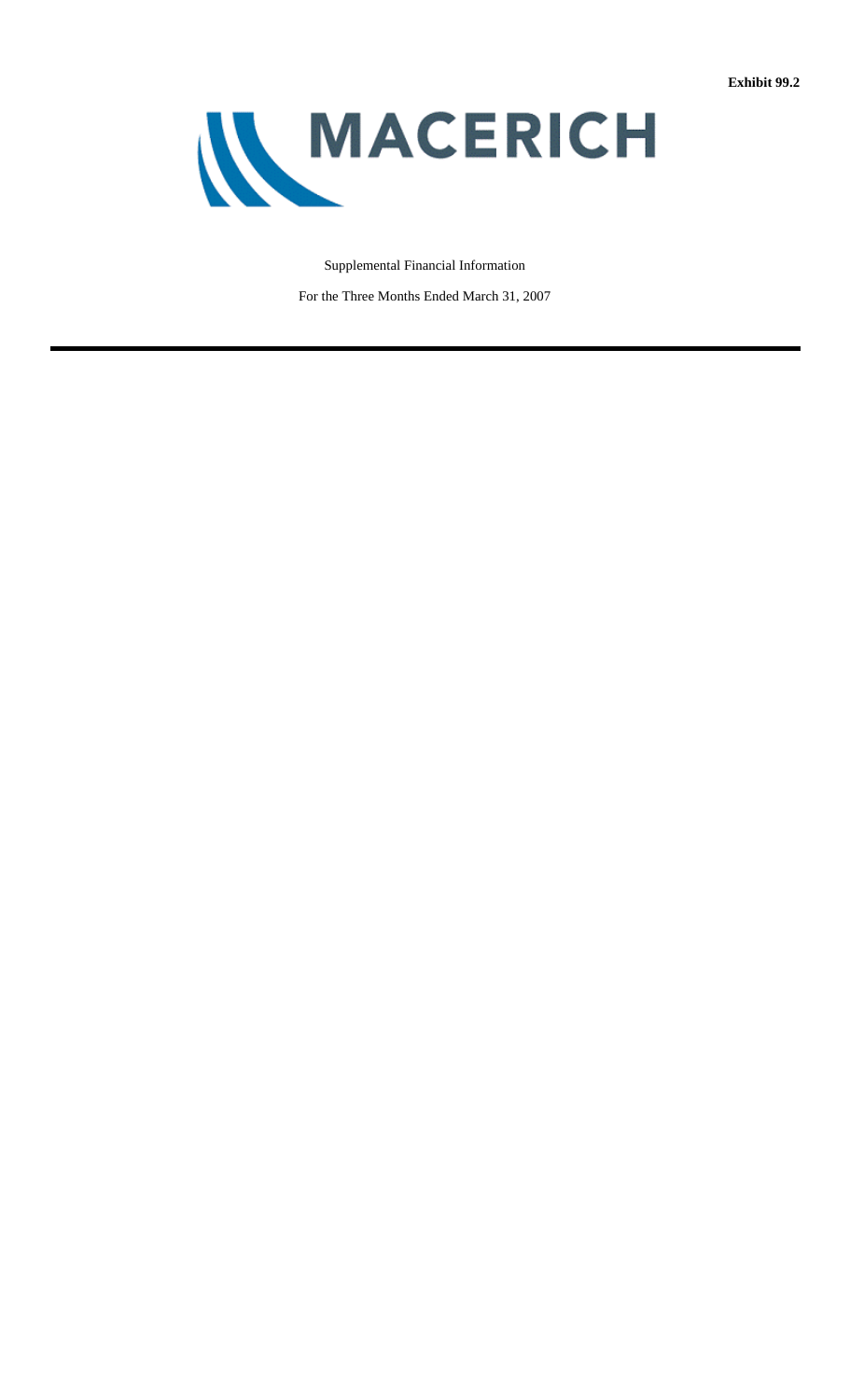## **The Macerich Company Supplemental Financial and Operating Information Table of Contents**

All information included in this supplemental financial package is unaudited, unless otherwise indicated.

|                                                                                                                                         | Page No.    |
|-----------------------------------------------------------------------------------------------------------------------------------------|-------------|
| <b>Corporate overview</b><br>Overview<br>Capital information and market capitalization<br>Changes in total common and equivalent shares | 2<br>3      |
| <b>Financial data</b><br>Supplemental FFO information<br>Capital expenditures                                                           | 4           |
| <b>Operational data</b><br>Sales per square foot<br>Occupancy<br>Rent<br>Cost of occupancy                                              | 6<br>8<br>9 |
| <b>Balance sheet information</b><br>Debt summary<br>Outstanding debt by maturity                                                        | 10<br>11    |

This supplemental financial information should be read in connection with the Company's first quarter 2007 earnings announcement (included as Exhibit 99.1 of the Company's Current Report on 8-K, event date May 4, 2007) as certain disclosures, definitions and reconciliations in such announcement have not been included in this supplemental financial information.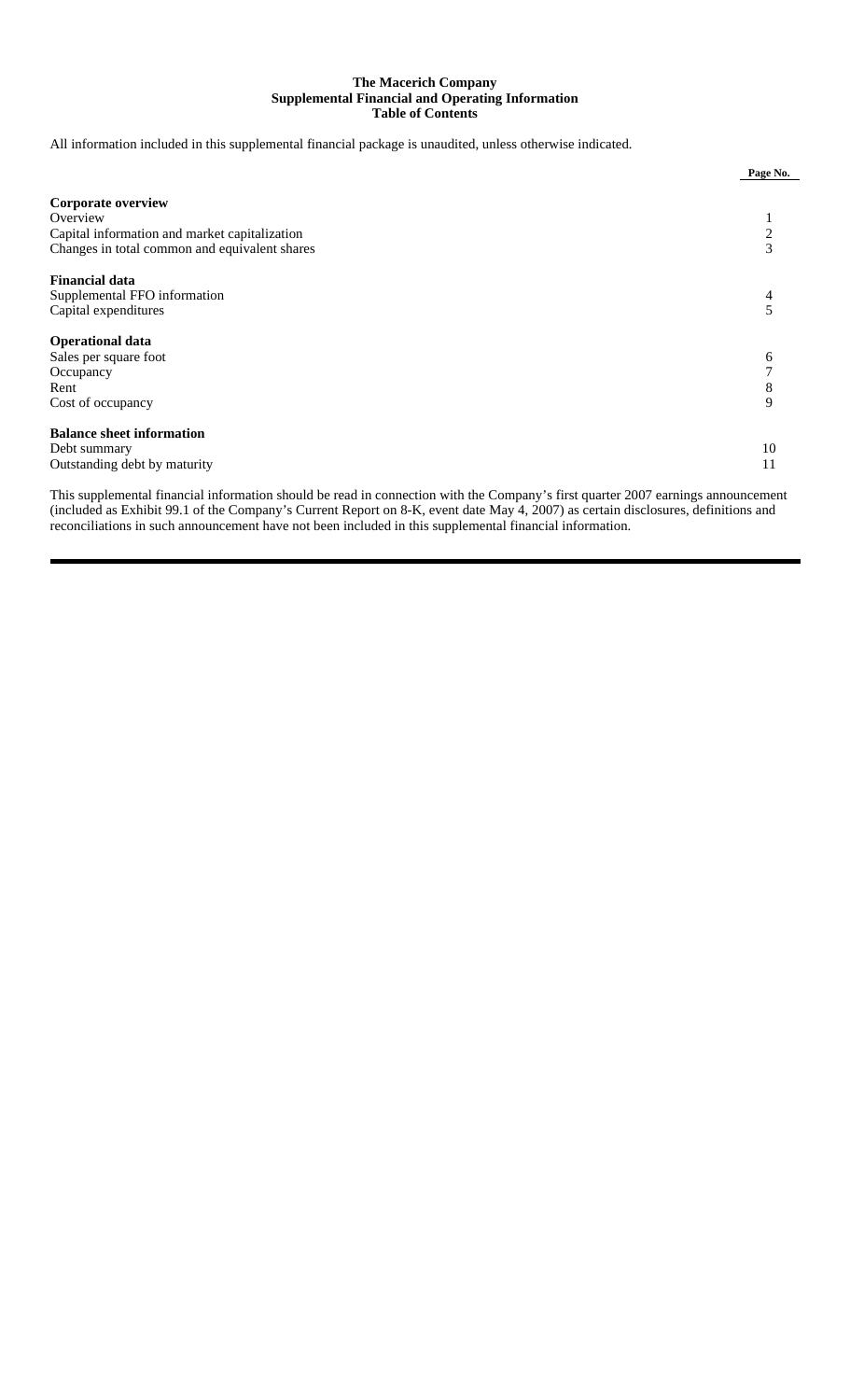#### **The Macerich Company Supplemental Financial and Operating Information Overview**

Macerich (the "Company") is involved in the acquisition, ownership, development, redevelopment, management and leasing of regional and community shopping centers located throughout the United States. The Company is the sole general partner of, and owns a majority of the ownership interests in, The Macerich Partnership, L.P., a Delaware limited partnership (the "Operating Partnership").

As of March 31, 2007, the Operating Partnership owned or had an ownership interest in 73 regional shopping centers and 18 community shopping centers aggregating approximately 77 million square feet of gross leasable area ("GLA"). These 91 regional and community shopping centers are referred to hereinafter as the "Centers", unless the context requires otherwise.

The Company is a self-administered and self-managed real estate investment trust ("REIT") and conducts all of its operations through the Operating Partnership and the Company's management companies (collectively, the "Management Companies").

All references to the Company in this Exhibit include the Company, those entities owned or controlled by the Company and predecessors of the company, unless the context indicates otherwise.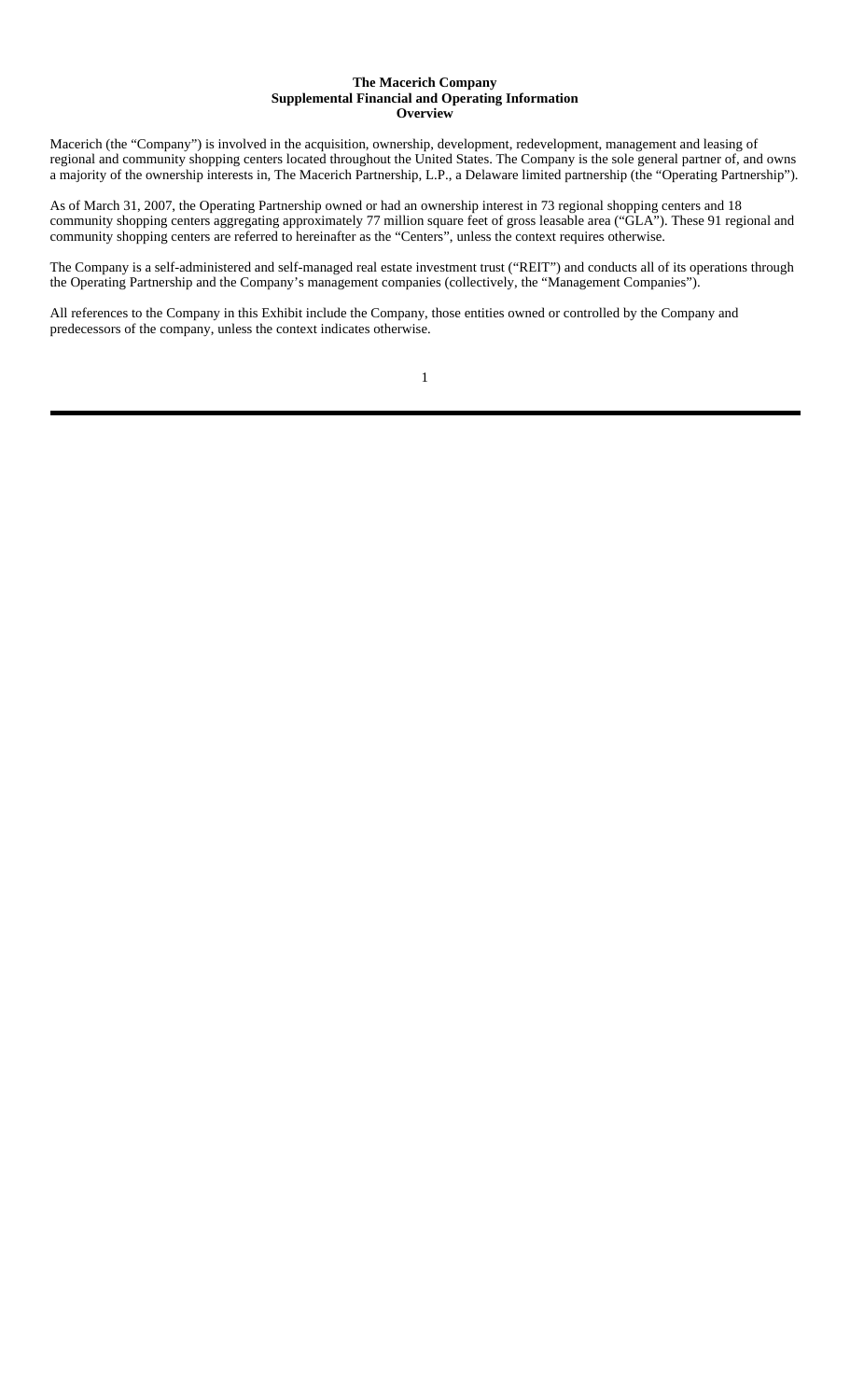## **The Macerich Company Supplemental Financial and Operating Information (unaudited) Capital Information and Market Capitalization**

|                                                                   | <b>Period Ended</b> |              |               |              |               |              |               |            |
|-------------------------------------------------------------------|---------------------|--------------|---------------|--------------|---------------|--------------|---------------|------------|
| dollars in thousands except per share data                        |                     | 3/31/2007    |               | 12/31/2006   |               | 12/31/2005   |               | 12/31/2004 |
| Closing common stock price per share                              | \$                  | 92.36        | $\mathcal{S}$ | 86.57        | <sup>\$</sup> | 67.14        | \$            | 62.80      |
| 52 Week High                                                      | \$                  | 103.59       | S.            | 87.10        | £.            | 71.22        |               | 64.66      |
| 52 Week Low                                                       | \$                  | 67.11        | \$            | 66.70        | \$.           | 53.10        | \$            | 38.90      |
| Shares outstanding at end of period                               |                     |              |               |              |               |              |               |            |
| Class A participating convertible preferred units                 |                     | 2,855,393    |               | 2,855,393    |               | 2,855,393    |               |            |
| Class A non-participating convertible preferred units             |                     | 219,828      |               | 287,176      |               | 287,176      |               |            |
| Series A cumulative convertible redeemable preferred stock        |                     | 3,627,131    |               | 3,627,131    |               | 3,627,131    |               | 3,627,131  |
| Common shares and operating partnership units                     |                     | 84,252,886   |               | 84, 767, 432 |               | 73,446,422   |               | 72,923,605 |
| Total common and equivalent shares outstanding                    |                     | 90,955,238   |               | 91,537,132   |               | 80,216,122   |               | 76,550,736 |
|                                                                   |                     |              |               |              |               |              |               |            |
| Portfolio capitalization data at end of period                    |                     |              |               |              |               |              |               |            |
| Total portfolio debt, including joint ventures at pro rata        | \$.                 | 6,630,025    | S.            | 6,620,271    | \$.           | 6,863,690    | $\mathcal{S}$ | 4,377,388  |
| Equity market capitalization                                      |                     | 8,400,626    |               | 7,924,369    |               | 5,385,710    |               | 4,807,386  |
| Total market capitalization                                       |                     | \$15,030,651 |               | \$14,544,640 |               | \$12,249,400 | S.            | 9,184,774  |
| Leverage ratio $(\%)$ (a)                                         |                     | 44.1%        |               | 45.5%        |               | 56.0%        |               | 47.7%      |
| Floating rate debt as a percentage of total market capitalization |                     | 3.3%         |               | 9.5%         |               | 13.0%        |               | 13.0%      |
| Floating rate debt as a percentage of total debt                  |                     | 7.6%         |               | 20.8%        |               | 35.7%        |               | 27.0%      |
|                                                                   |                     |              |               |              |               |              |               |            |

(a) Debt as a percentage of total market capitalization.

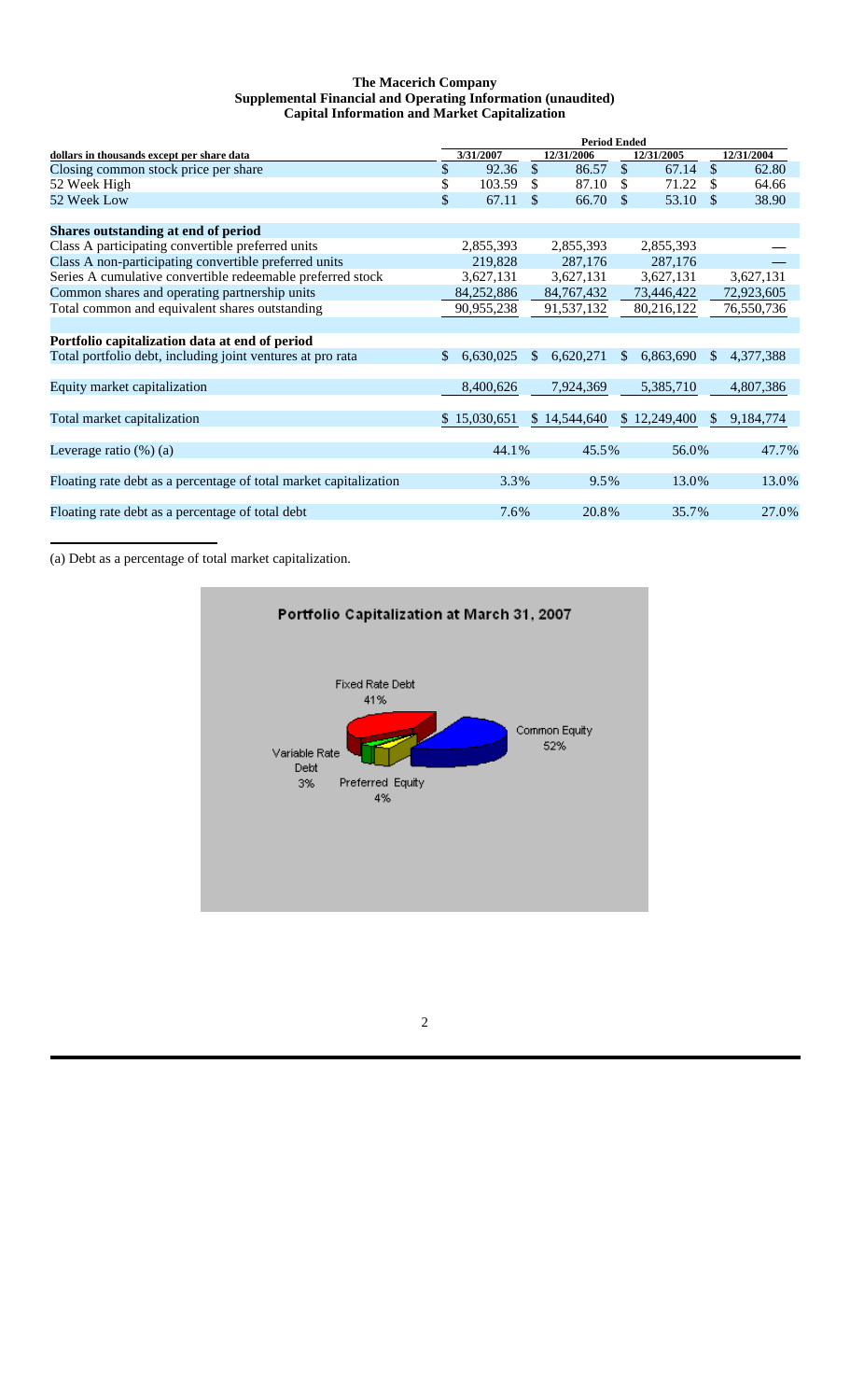## **The Macerich Company Supplemental Financial and Operating Information (unaudited) Changes in Total Common and Equivalent Shares**

|                                                                                                            | <b>Operating</b><br>Partnership<br>$("OP")$ Units | Company<br>Common<br><b>Shares</b> | <b>Class A</b><br>Participating<br>Convertible<br>Preferred<br><b>Units</b><br>("PCPUs") | <b>Class A Non-</b><br>Participating<br>Convertible<br>Preferred<br><b>Units</b><br>("NPCPUs") | <b>Series A</b><br><b>Cumulative</b><br>Convertible<br>Redeemable<br>Preferred<br><b>Stock</b> | <b>Total</b><br>Common<br>and<br>Equivalent<br><b>Shares</b> |
|------------------------------------------------------------------------------------------------------------|---------------------------------------------------|------------------------------------|------------------------------------------------------------------------------------------|------------------------------------------------------------------------------------------------|------------------------------------------------------------------------------------------------|--------------------------------------------------------------|
| <b>Balance as of December 31, 2006</b>                                                                     | 13,199,524                                        | 71,567,908                         | 2,855,393                                                                                | 287,176                                                                                        | 3,627,131                                                                                      | 91,537,132                                                   |
| Repurchase of common shares                                                                                |                                                   | (807,000)                          |                                                                                          |                                                                                                |                                                                                                | (807,000)                                                    |
| Conversion of OP units to common shares                                                                    | (395,756)                                         | 395,756                            |                                                                                          |                                                                                                |                                                                                                |                                                              |
| Conversion of NPCPUs to common shares                                                                      |                                                   | 67,348                             |                                                                                          | (67, 348)                                                                                      |                                                                                                |                                                              |
| Conversion of OP units to cash                                                                             | (598)                                             |                                    |                                                                                          |                                                                                                |                                                                                                | (598)                                                        |
| Issuance of stock from stock option exercises,<br>restricted stock issuance or other share-<br>based plans |                                                   | 225,704                            |                                                                                          |                                                                                                |                                                                                                | 225,704                                                      |
| <b>Balance as of March 31, 2007</b>                                                                        | 12,803,170                                        | 71,449,716                         | 2,855,393                                                                                | 219,828                                                                                        | 3,627,131                                                                                      | 90.955.238                                                   |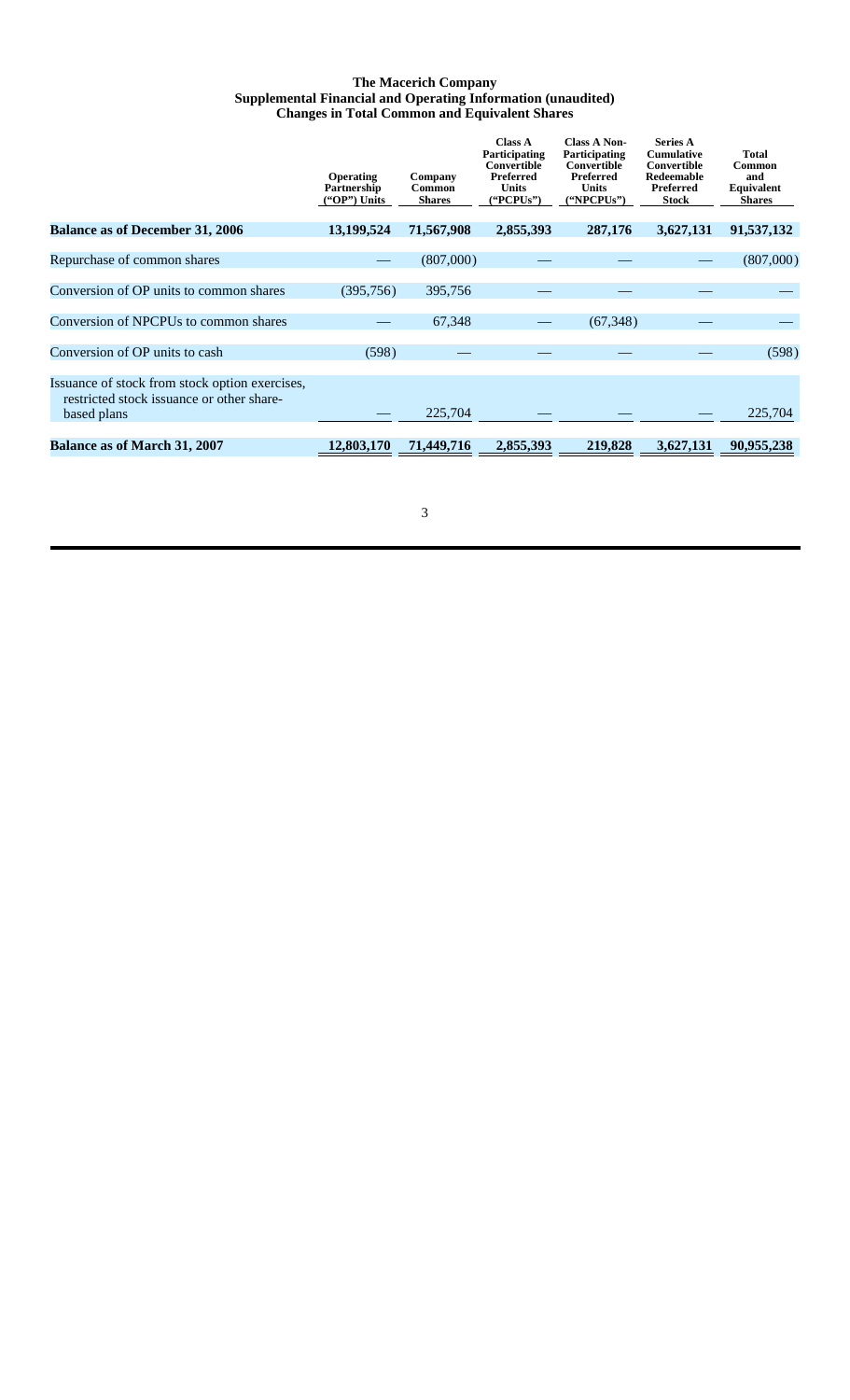## **The Macerich Company Supplemental Financial and Operating Information (unaudited) Supplemental Funds from Operations ("FFO") Information**

|                                                                    |               | For the Three Months Ended March 31, |               |         |  |  |  |  |  |
|--------------------------------------------------------------------|---------------|--------------------------------------|---------------|---------|--|--|--|--|--|
| dollars in millions                                                |               | 2007(a)                              |               | 2006(a) |  |  |  |  |  |
|                                                                    |               |                                      |               |         |  |  |  |  |  |
| Lease termination fees                                             | \$            | 3.4                                  | $\sim$ \$     | 9.0     |  |  |  |  |  |
|                                                                    |               |                                      |               |         |  |  |  |  |  |
| Straight line rental income                                        | \$            | 1.6                                  | <sup>\$</sup> | 2.4     |  |  |  |  |  |
|                                                                    |               |                                      |               |         |  |  |  |  |  |
| Straight line rent receivable                                      | $\mathbb{S}$  | 53.8                                 | $\sqrt{s}$    | 51.4    |  |  |  |  |  |
|                                                                    |               |                                      |               |         |  |  |  |  |  |
| Gain on sales of undepreciated assets                              | $\mathbb{S}$  | 0.9 <sup>°</sup>                     | <sup>\$</sup> | 0.1     |  |  |  |  |  |
|                                                                    |               |                                      |               |         |  |  |  |  |  |
| Amortization of acquired above- and below-market leases (SFAS 141) | $\mathbb{S}$  | 4.0                                  | $\sim$ \$     | 4.6     |  |  |  |  |  |
|                                                                    |               |                                      |               |         |  |  |  |  |  |
| Amortization of debt premiums                                      | $\mathcal{S}$ | 3.9 <sup>5</sup>                     |               | 4.8     |  |  |  |  |  |
|                                                                    |               |                                      |               |         |  |  |  |  |  |
| Interest capitalized                                               | $\mathcal{S}$ | 5.9 $\frac{1}{2}$                    |               | 5.1     |  |  |  |  |  |
|                                                                    |               |                                      |               |         |  |  |  |  |  |

(a) All joint venture amounts included at pro rata.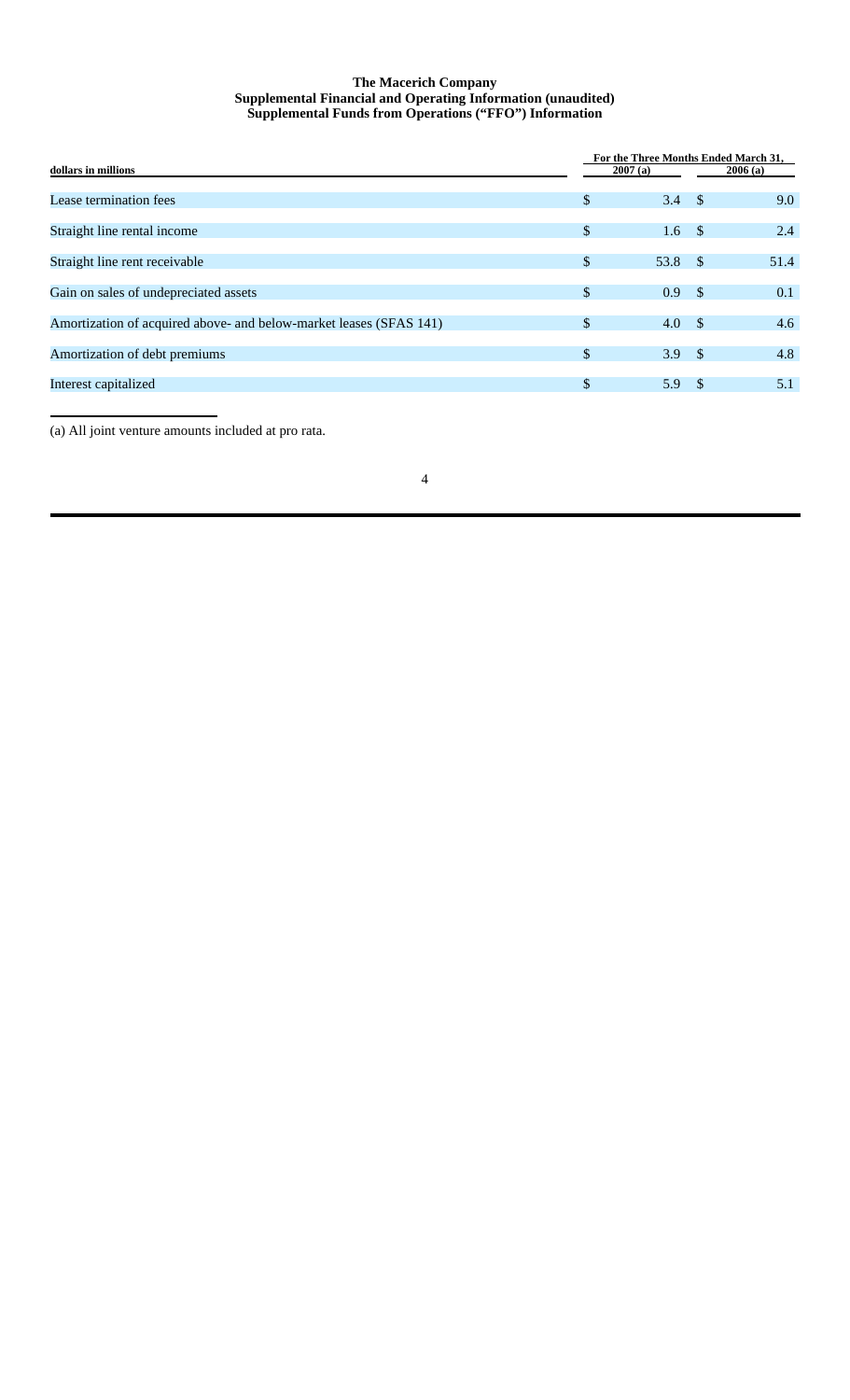## **The Macerich Company Supplemental Financial and Operating Information (unaudited) Capital Expenditures**

| dollars in millions                                  |              | For the Three<br><b>Months Ended</b><br>3/31/07 | Year Ended<br>12/31/06 |     | <b>Year Ended</b><br>12/31/05 |     | <b>Year Ended</b><br>12/31/04 |
|------------------------------------------------------|--------------|-------------------------------------------------|------------------------|-----|-------------------------------|-----|-------------------------------|
| <b>Consolidated Centers</b>                          |              |                                                 |                        |     |                               |     |                               |
| Acquisitions of property and equipment               |              | \$<br>2.2                                       | \$<br>580.5            | \$. | 1,767.2                       | \$. | 301.1                         |
| Development, redevelopment and expansions of Centers |              | 84.3                                            | 180.3                  |     | 77.2                          |     | 139.3                         |
| <b>Renovations of Centers</b>                        |              | 14.5                                            | 51.4                   |     | 51.1                          |     | 21.2                          |
| <b>Tenant allowances</b>                             |              | 5.3                                             | 29.8                   |     | 21.8                          |     | 10.9                          |
| Deferred leasing charges                             |              | 5.5                                             | 22.8                   |     | 21.8                          |     | 16.8                          |
|                                                      | <b>Total</b> | \$<br>111.8                                     | 864.8                  | \$  | 1,939.1                       | \$  | 489.3                         |
| <b>Joint Venture Centers (a)</b>                     |              |                                                 |                        |     |                               |     |                               |
| Acquisitions of property and equipment               |              | \$<br>0.5                                       | \$<br>28.7             | \$  | 736.4                         | \$. | 41.1                          |
| Development, redevelopment and expansions of centers |              | 4.4                                             | 48.8                   |     | 79.4                          |     | 6.6                           |
| <b>Renovations of Centers</b>                        |              | 2.2                                             | 8.1                    |     | 32.2                          |     | 10.1                          |
| <b>Tenant allowances</b>                             |              | 2.5                                             | 13.8                   |     | 8.9                           |     | 10.5                          |
| Deferred leasing charges                             |              | 1.0                                             | 4.3                    |     | 5.1                           |     | 3.7                           |
|                                                      | <b>Total</b> | \$<br>10.6                                      | \$<br>103.7            | \$  | 862.0                         | \$  | 72.0                          |

(a) All joint venture amounts at pro rata.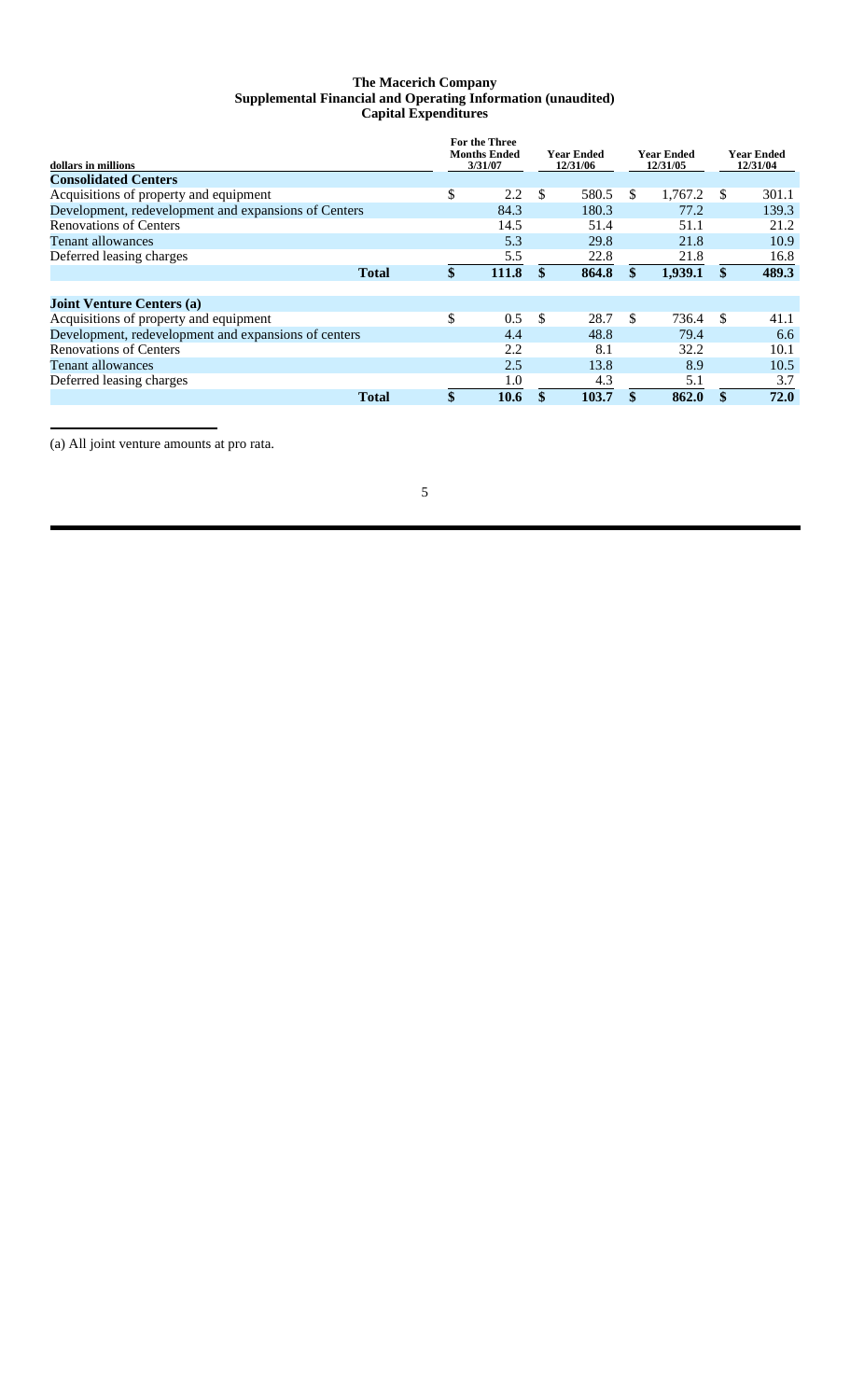## **The Macerich Company Supplemental Financial and Operating Information (unaudited) Sales Per Square Foot (a)**

|                 |     | <b>Consolidated</b><br>Unconsolidated<br><b>Centers</b><br><b>Centers</b> |    |     | <b>Total Centers</b> |     |
|-----------------|-----|---------------------------------------------------------------------------|----|-----|----------------------|-----|
| $3/31/2007$ (b) | J   | 435                                                                       | S  | 474 |                      | 454 |
| 12/31/06        | ۰D. | 435                                                                       | \$ | 470 | S                    | 452 |
| 12/31/05        | \$  | 395                                                                       | \$ | 440 | J                    | 417 |
| 12/31/04        | S   | 368                                                                       | \$ | 414 |                      | 391 |

(a) Sales are based on reports by retailers leasing mall and freestanding stores for the trailing 12 months for tenants which have occupied such stores for a minimum of 12 months. Sales per square foot are based on tenants 10,000 square feet and under, for regional malls.

(b) Due to tenant sales reporting timelines, the data presented is as of February 28, 2007.

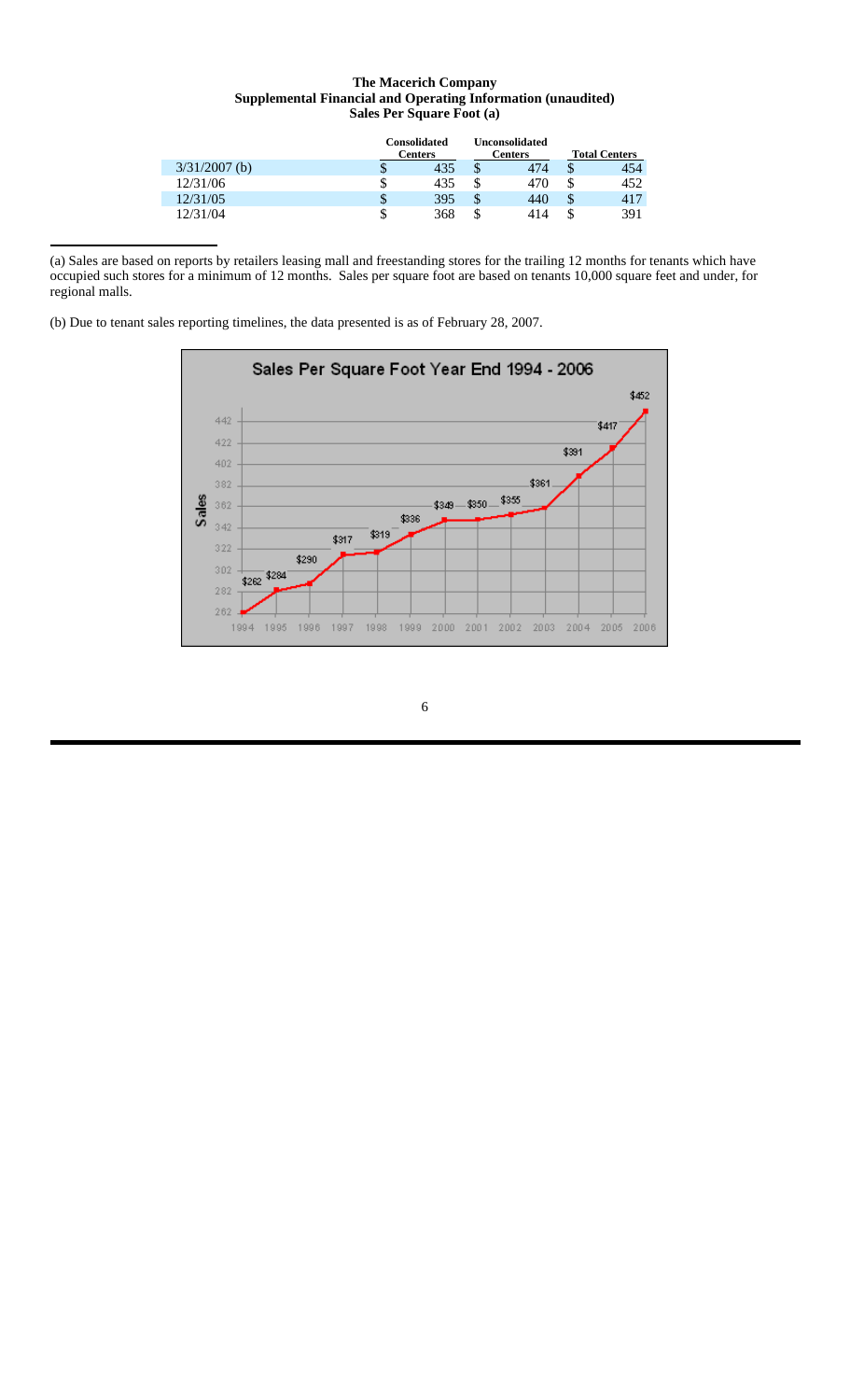#### **The Macerich Company Supplemental Financial and Operating Information (unaudited) Occupancy**

| <b>Period Ended</b> | Consolidated<br>Centers (a) | Unconsolidated<br>Centers (a) | Total Centers (a) |
|---------------------|-----------------------------|-------------------------------|-------------------|
| 3/31/07             | 92.1%                       | 93.4%                         | 92.8%             |
| 12/31/06            | 93.0%                       | 94.2%                         | 93.6%             |
| 12/31/05            | 93.2%                       | 93.8%                         | 93.5%             |
| 12/31/04            | 92.6%                       | 92.4%                         | 92.5%             |

(a) Occupancy data excludes space under development and redevelopment.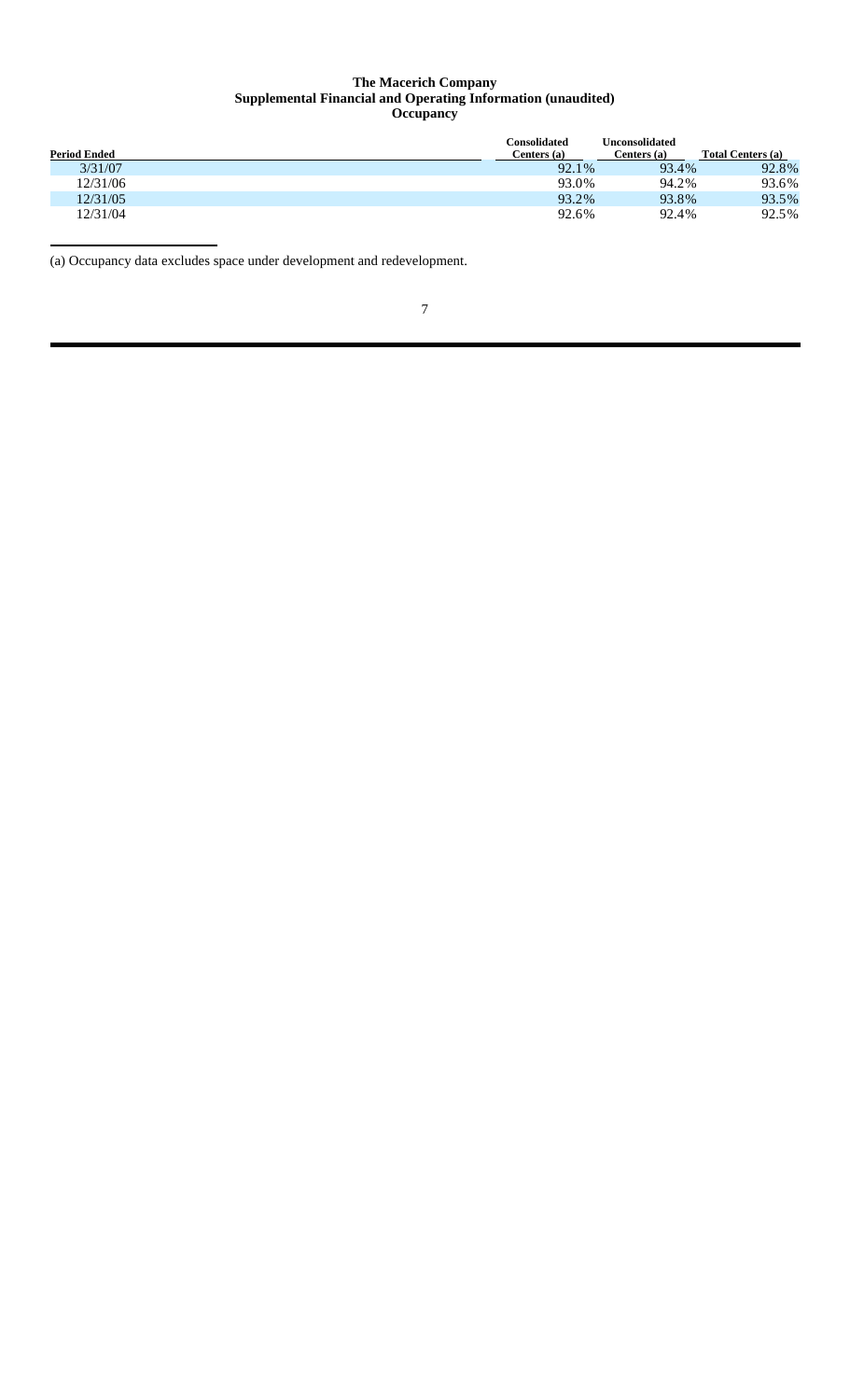#### **The Macerich Company Supplemental Financial and Operating Information (unaudited) Rent**

| <b>Consolidated Centers</b>  |          | <b>Average Base Rent</b><br>PSF(a) | <b>Average Base Rent</b><br><b>PSF</b> on Leases<br><b>Commencing During</b><br>the Period (b) |               | <b>Average Base Rent</b><br><b>PSF</b> on Leases<br>Expiring $(c)$ |
|------------------------------|----------|------------------------------------|------------------------------------------------------------------------------------------------|---------------|--------------------------------------------------------------------|
|                              |          |                                    |                                                                                                |               |                                                                    |
| 03/31/07                     | J.       | 38.16                              | <sup>\$</sup><br>43.47                                                                         | \$            | 34.21                                                              |
| 12/31/06                     | ъĐ       | 37.55                              | 38.40<br>-S                                                                                    | -S            | 31.92                                                              |
| 12/31/05                     | ۰Π       | 34.23                              | <sup>\$</sup><br>35.60                                                                         | \$.           | 30.71                                                              |
| 12/31/04                     | Эħ.      | 32.60                              | 35.31<br><sup>\$</sup>                                                                         | -\$           | 28.84                                                              |
|                              |          |                                    |                                                                                                |               |                                                                    |
| <b>Joint Venture Centers</b> |          |                                    |                                                                                                |               |                                                                    |
| 03/31/07                     | Φ<br>۰ħ۰ | 38.30                              | -S<br>40.87                                                                                    | -S            | 34.87                                                              |
| 12/31/06                     |          | 37.94                              | <sup>\$</sup><br>41.43                                                                         | -\$           | 36.19                                                              |
| 12/31/05                     | ۰Π       | 36.35                              | <sup>\$</sup><br>39.08                                                                         | <sup>\$</sup> | 30.18                                                              |
| 12/31/04                     |          | 33.39                              | <sup>\$</sup><br>36.86                                                                         | -\$           | 29.32                                                              |
|                              |          |                                    |                                                                                                |               |                                                                    |

(a) Average base rent per square foot is based on Mall and Freestanding Store GLA for spaces 10,000 square feet and under, occupied as of the applicable date, for each of the Centers owned by the Company. Leases for La Encantada and the expansion area of Queens Center were excluded for Years 2005 and 2004.

(b) The average base rent per square foot on lease signings commencing during the period represents the actual rent to be paid during the first twelve months for tenant leases 10,000 square feet and under. Lease signings for La Encantada and the expansion area of Queens Center were excluded for Years 2005 and 2004.

(c) The average base rent per square foot on leases expiring during the period represents the final year minimum rent, on a cash basis, for all tenant leases 10,000 square feet and under expiring during the year. Leases for La Encantada and the expansion area of Queens Center were excluded for Years 2005 and 2004.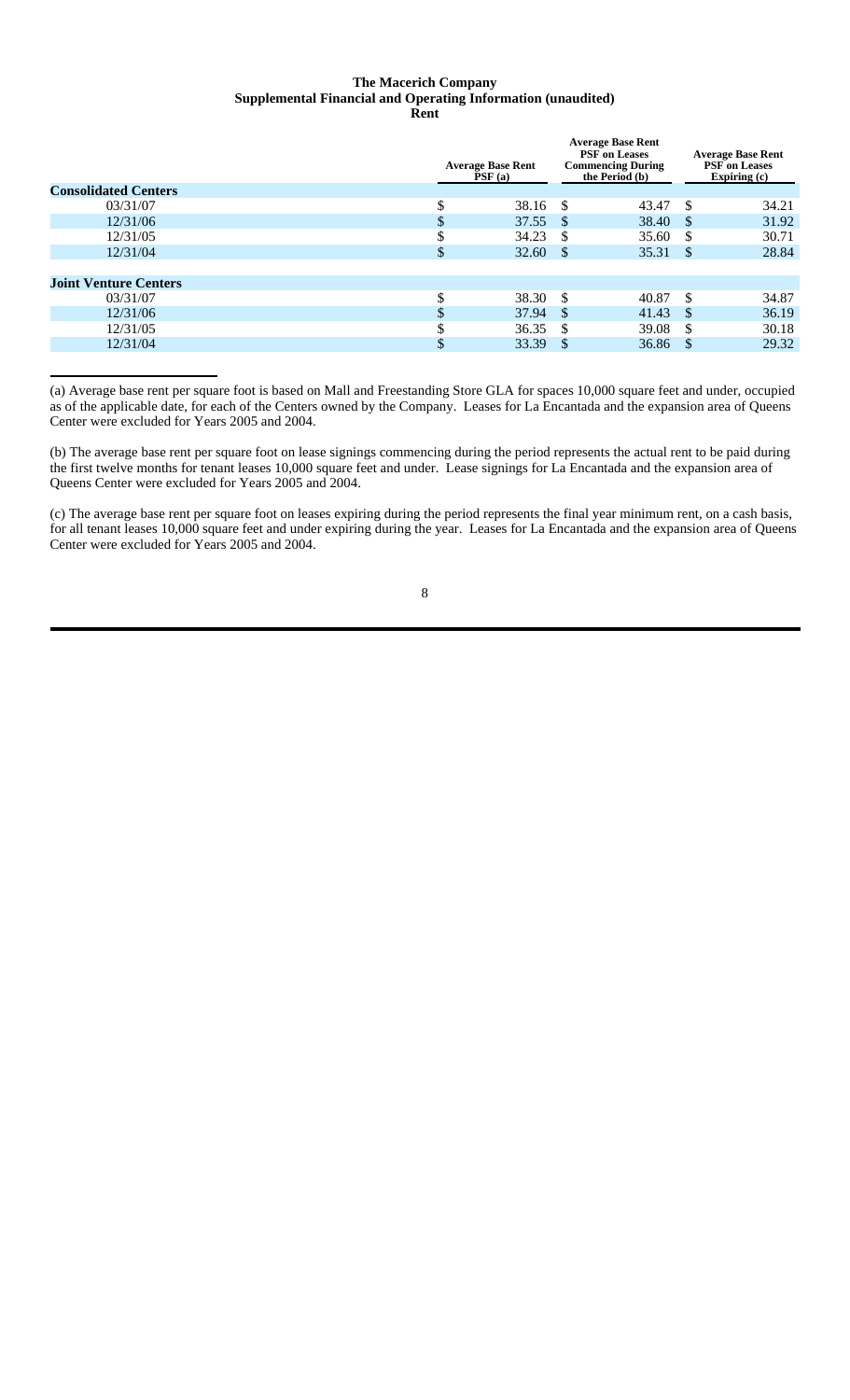### **The Macerich Company Supplemental Financial and Operating Information (unaudited) Cost of Occupancy**

|                              | <b>For Years Ended December 31.</b> |                              |         |  |  |
|------------------------------|-------------------------------------|------------------------------|---------|--|--|
|                              | 2006                                | 2005                         | 2004    |  |  |
| <b>Consolidated Centers</b>  |                                     |                              |         |  |  |
| Minimum rents                | 8.1%                                | 8.3%                         | 8.3%    |  |  |
| Percentage rents             | $0.4\%$                             | $0.5\%$                      | $0.4\%$ |  |  |
| Expense recoveries (a)       | 3.7%                                | 3.6%                         | 3.7%    |  |  |
| <b>Total</b>                 | $12.2\%$                            | $12.4\%$                     | 12.4%   |  |  |
|                              |                                     |                              |         |  |  |
|                              |                                     | For Years Ended December 31, |         |  |  |
|                              | 2006                                | 2005                         | 2004    |  |  |
| <b>Joint Venture Centers</b> |                                     |                              |         |  |  |
| Minimum rents                | 7.2%                                | 7.4%                         | 7.7%    |  |  |
| Percentage rents             | $0.6\%$                             | $0.5\%$                      | $0.5\%$ |  |  |
| Expense recoveries (a)       | 3.1%                                | 3.0%                         | 3.2%    |  |  |
| <b>Total</b>                 | $10.9\%$                            | $10.9\%$                     | 11.4%   |  |  |

(a) Represents real estate tax and common area maintenance charges.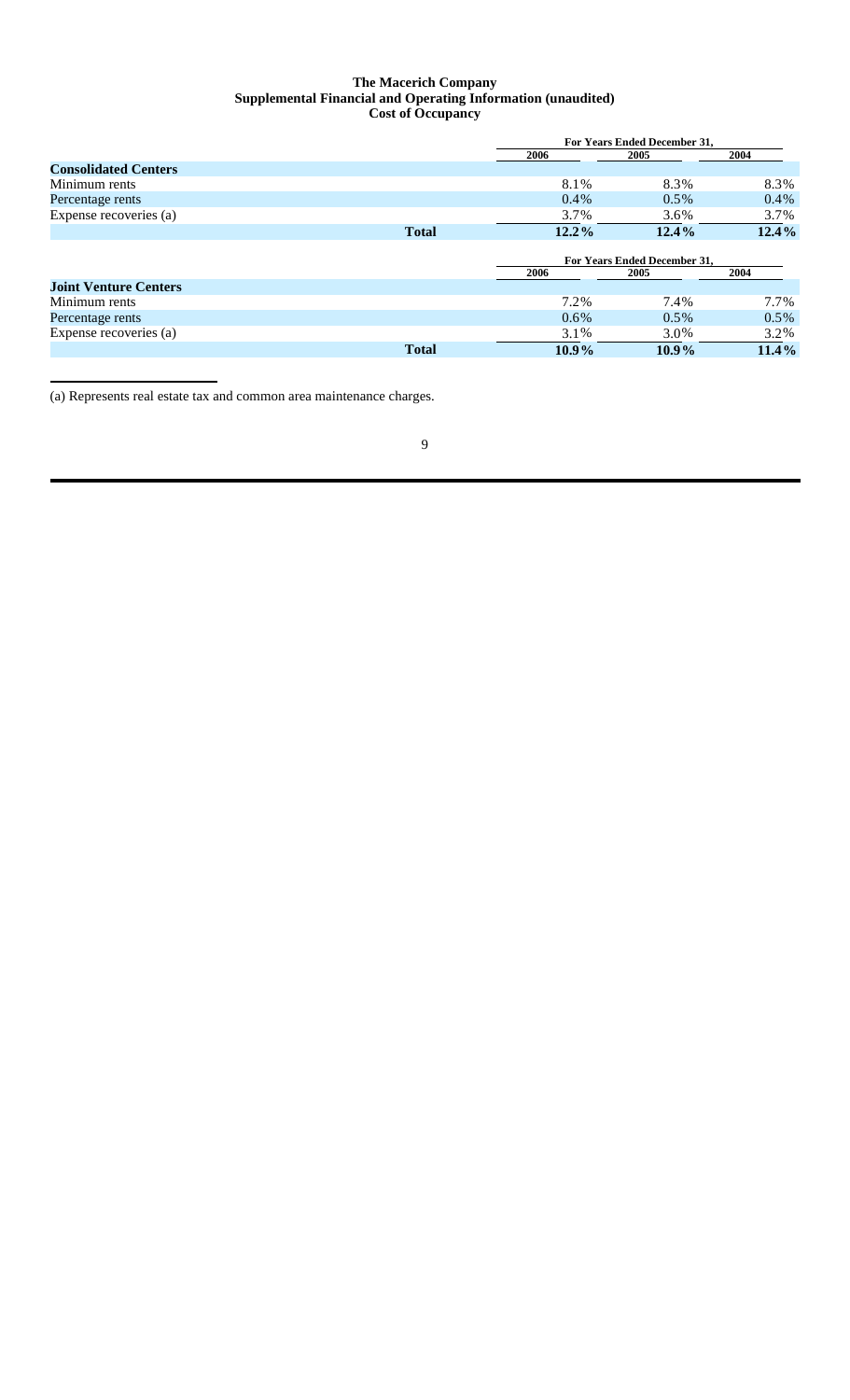## **The Macerich Company Supplemental Financial and Operating Information (unaudited) Debt Summary**

|                                   |                   | As of March 31, 2007 |                   |           |  |  |
|-----------------------------------|-------------------|----------------------|-------------------|-----------|--|--|
| dollars in thousands              |                   | <b>Fixed Rate</b>    | Variable Rate (a) | Total     |  |  |
| Consolidated debt                 |                   | 4,652,153            | 308,640           | 4,960,793 |  |  |
| Unconsolidated debt               |                   | 1,477,363            | 191,869           | 1,669,232 |  |  |
|                                   | <b>Total debt</b> | 6,129,516            | 500,509           | 6,630,025 |  |  |
|                                   |                   |                      |                   |           |  |  |
| Weighted average interest rate    |                   | 5.58%                | 6.31%             | 5.63%     |  |  |
|                                   |                   |                      |                   |           |  |  |
| Weighted average maturity (years) |                   |                      |                   | 4.69      |  |  |
|                                   |                   |                      |                   |           |  |  |

(a) Excludes swapped floating rate debt. Swapped debt is included in fixed debt category.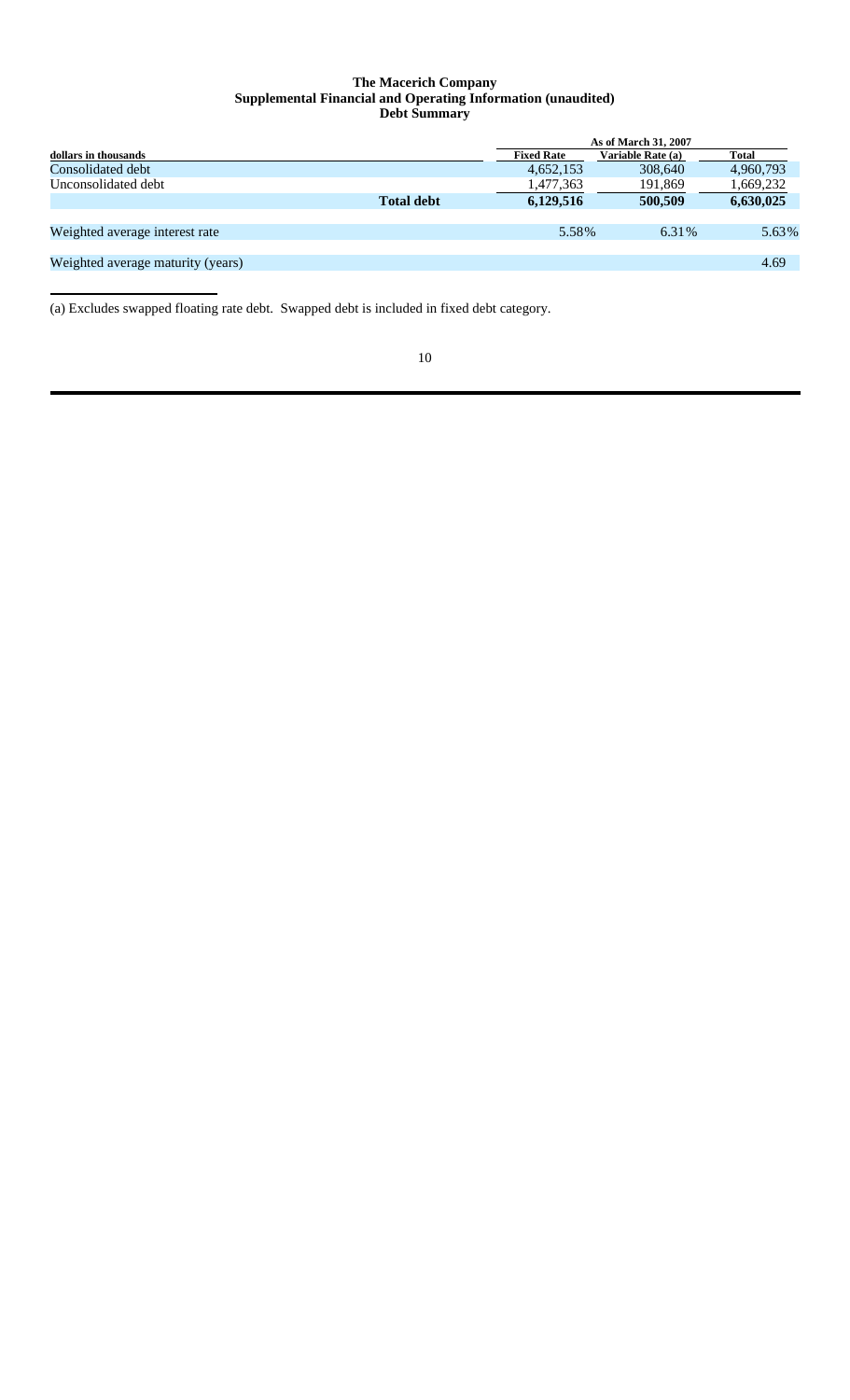#### **The Macerich Company Supplemental Financial and Operating Information (unaudited) Outstanding Debt by Maturity**

dollars in thousands

|                                                         |                      | As of March 31, 2007        |                                |                 |                          |                                         |
|---------------------------------------------------------|----------------------|-----------------------------|--------------------------------|-----------------|--------------------------|-----------------------------------------|
| <b>Center/Entity</b>                                    | <b>Maturity Date</b> | <b>Interest</b><br>Rate (a) | <b>Fixed</b>                   | <b>Floating</b> |                          | <b>Total Debt</b><br><b>Balance</b> (a) |
| <b>I. Consolidated Assets</b>                           |                      |                             |                                |                 |                          |                                         |
| Borgata                                                 | 10/11/07             | 5.39% \$                    | 14,746                         | $\mathcal{S}$   |                          | \$<br>14,746                            |
| Victor Valley, Mall of                                  | 03/01/08             | 4.60%                       | 52,120                         |                 | $\overline{\phantom{0}}$ | 52,120                                  |
| <b>Westside Pavilion</b>                                | 07/01/08             | 6.67%                       | 93,132                         |                 | $\qquad \qquad$          | 93,132                                  |
| Village Fair North                                      | 07/15/08             | 5.89%                       | 11,129                         |                 | $\overline{\phantom{0}}$ | 11,129                                  |
| Fresno Fashion Fair                                     | 08/10/08             | 6.52%                       | 64,335                         |                 | $\overline{\phantom{0}}$ | 64,335                                  |
| <b>South Towne Center</b>                               | 10/10/08             | 6.61%                       | 64,000                         |                 | $\qquad \qquad$          | 64,000                                  |
| Queens Center                                           | 03/01/09             | 6.88%                       | 91,648                         |                 | $\overline{\phantom{0}}$ | 91,648                                  |
| <b>South Plains Mall</b>                                | 03/01/09             | 8.22%                       | 59,435                         |                 | $\overline{\phantom{0}}$ | 59,435                                  |
| Carmel Plaza                                            | 05/01/09             | 8.18%                       | 26,565                         |                 | $\overline{\phantom{0}}$ | 26,565                                  |
| Paradise Valley Mall                                    | 05/01/09             | 5.89%                       | 21,928                         |                 | $\qquad \qquad$          | 21,928                                  |
| Northridge Mall                                         | 07/01/09             | 4.84%                       | 82,172                         |                 |                          | 82,172                                  |
| <b>Wilton Mall</b>                                      | 11/01/09             | 4.79%                       | 46,101                         |                 |                          | 46,101                                  |
| Macerich Partnership Term Loan (b)                      | 04/25/10             | 6.30%                       | 450,000                        |                 |                          | 450,000                                 |
| Macerich Partnership Line of Credit (c)                 | 04/25/10             | 6.23%                       | 400,000                        |                 | $\overline{\phantom{0}}$ | 400,000                                 |
| Vintage Faire Mall                                      | 09/01/10             | 7.89%                       | 65,126                         |                 | $\overline{\phantom{0}}$ | 65,126                                  |
| <b>Eastview Commons</b>                                 | 09/30/10             | 5.46%                       | 9,039                          |                 | $\qquad \qquad$          | 9,039                                   |
| Santa Monica Place                                      | 11/01/10             | 7.70%                       | 79,795                         |                 |                          | 79,795                                  |
| <b>Valley View Center</b>                               | 01/01/11             | 5.72%                       | 125,000                        |                 |                          | 125,000                                 |
| Danbury Fair Mall                                       | 02/01/11             | 4.64%                       | 181,259                        |                 | $\overline{\phantom{0}}$ | 181,259                                 |
| Shoppingtown Mall                                       | 05/11/11             | 5.01%                       | 45,819                         |                 | $\overline{\phantom{m}}$ | 45,819                                  |
| Capitola Mall                                           | 05/15/11             | 7.13%                       | 40,578                         |                 |                          | 40,578                                  |
| Freehold Raceway Mall                                   | 07/07/11             | 4.68%                       | 182,025                        |                 | $\overline{\phantom{0}}$ | 182,025                                 |
| Pacific View                                            | 08/31/11             | 7.16%                       | 83,199                         |                 |                          | 83,199                                  |
| Pacific View                                            | 08/31/11             | 7.00%                       | 6,698                          |                 | $\overline{\phantom{0}}$ | 6,698                                   |
| Rimrock Mall                                            | 10/01/11             | 7.45%                       | 43,301                         |                 | $\overline{\phantom{0}}$ | 43,301                                  |
| <b>Prescott Gateway</b>                                 | 12/01/11             | 5.78%                       | 60,000                         |                 | $\qquad \qquad \qquad -$ | 60,000                                  |
| The Macerich Company - Convertible Senior               |                      |                             |                                |                 |                          |                                         |
| Notes $(d)$                                             | 03/15/12             | 3.48%                       | 940,583                        |                 |                          | 940,583                                 |
| <b>Chandler Fashion Center</b>                          | 11/01/12             | 5.14%                       | 103,915                        |                 | $\qquad \qquad$          | 103,915                                 |
| <b>Chandler Fashion Center</b>                          | 11/01/12             | 6.00%                       | 68,226                         |                 | $\overline{\phantom{0}}$ | 68,226                                  |
| <b>Towne Mall</b>                                       | 11/01/12             | 4.99%                       | 15,177                         |                 | $\overline{\phantom{m}}$ | 15,177                                  |
| Pittsford Plaza (e)                                     | 01/01/13             | 5.02%                       | 15,981                         |                 | $\overline{\phantom{0}}$ | 15,981                                  |
| Deptford Mall                                           | 01/15/13             | 5.44%                       | 100,000                        |                 | $\overline{\phantom{m}}$ | 100,000                                 |
| Queens Center                                           | 03/31/13             | 7.00%                       | 219,709                        |                 |                          | 219,709                                 |
| Greeley - Defeaseance                                   | 09/01/13             | 6.18%                       | 28,127                         |                 | $\overline{\phantom{0}}$ | 28,127                                  |
| <b>FlatIron Crossing</b>                                | 12/01/13             | 5.23%                       | 190,234                        |                 |                          | 190,234                                 |
| <b>Great Northern Mall</b>                              | 12/01/13             | 5.19%                       | 40,778                         |                 |                          | 40,778                                  |
| <b>Eastview Mall</b>                                    | 01/18/14             | 5.10%                       | 102,395                        |                 |                          | 102,395                                 |
| <b>Fiesta Mall</b>                                      | 01/01/15             | 4.88%                       | 84,000                         |                 |                          | 84,000                                  |
| <b>Flagstaff Mall</b>                                   | 11/01/15             | 4.97%                       | 37,000                         |                 |                          | 37,000                                  |
| <b>Valley River Center</b>                              | 02/01/16             | 5.59%                       | 120,000                        |                 | $\overline{\phantom{0}}$ | 120,000                                 |
| Salisbury, Center at                                    | 05/01/16             | 5.79%                       | 115,000                        |                 | $\qquad \qquad$          | 115,000                                 |
| Marketplace Mall (f)                                    | 12/10/17             | 5.30%                       | 15,074                         |                 | $\overline{\phantom{0}}$ | 15,074                                  |
| <b>Chesterfield Towne Center</b>                        | 01/01/24             | 9.07%                       | 56,804                         |                 |                          | 56,804                                  |
| <b>Total Fixed Rate Debt for Consolidated Assets</b>    |                      |                             | 5.49%\$4,652,153               | \$              |                          | $\overline{4,652,153}$<br>\$            |
|                                                         |                      |                             |                                |                 |                          |                                         |
| <b>Twenty Ninth Street</b>                              | 06/15/07             | 6.61%                       |                                | 101,343         |                          | 101,343                                 |
| La Cumbre Plaza                                         | 08/09/07             | 6.20%                       |                                | 30,000          |                          | 30,000                                  |
| Greece Ridge Center                                     | 11/06/07             | 5.97%                       | $\overline{\phantom{0}}$       | 72,000          |                          | 72,000                                  |
| Casa Grande (g)                                         | 08/16/09             | 6.72%                       |                                | 3,297           |                          | 3,297                                   |
| Panorama Mall                                           | 02/28/10             | 6.16%                       | $\qquad \qquad \longleftarrow$ | 50,000          |                          | 50,000                                  |
| Macerich Partnership Line of Credit                     | 04/25/10             | 6.47%                       |                                | 52,000          |                          | 52,000                                  |
| <b>Total Floating Rate Debt for Consolidated Assets</b> |                      | $6.33\%$ \$                 |                                | \$<br>308,640   |                          | 308,640<br>\$                           |
| <b>Total Debt for Consolidated Assets</b>               |                      |                             | 5.55%\$ 4,652,153              | \$<br>308,640   |                          | \$<br>4,960,793                         |
|                                                         |                      |                             |                                |                 |                          |                                         |